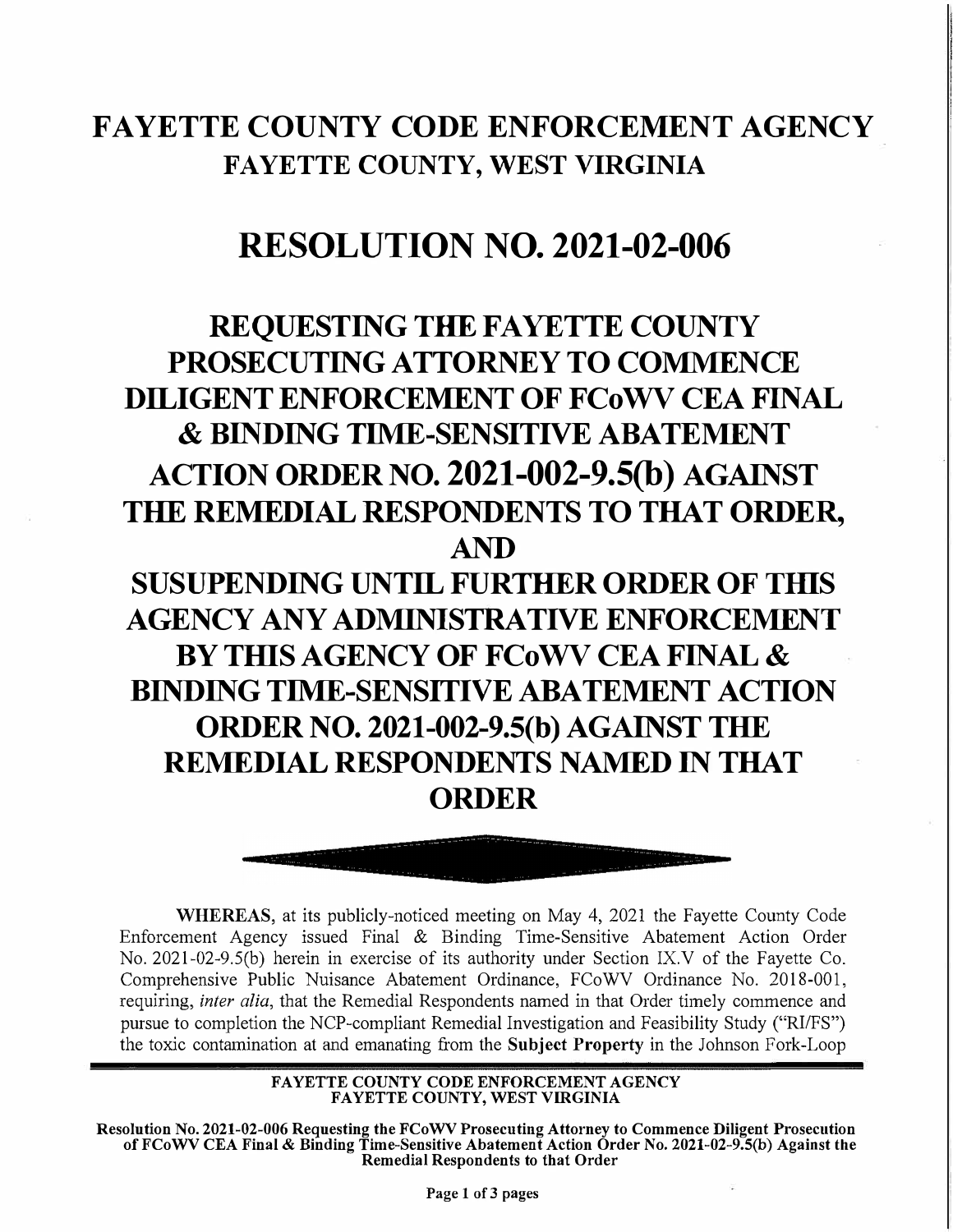Creek Watershed in Fayette County, West Virgínia, and subsequently caused that Order to be served on ali the Respondents named in that Order in compliance with the requirements of the Fayette Co. Comprehensive Public Nuisance Abatement Ordinance, FCoWV Ordinance No. 2018-001; and

**WHEREAS,** on May 18, 2021 the Fayette Co. Prosecuting Attorney acting pursuant to his authority under W. Va. Code  $\S$  7-4-1 and Section XXII of the Fayette Co. Comprehensive Public Nuisance Abatement Ordinance, commenced on behalf of the County Commission of Fayette Co., WV a federal civil action entitled *County Commission of Fayette County, WV, ex rei. Anthony Ciliberti, Esq, Fayette Co. Prosecuting Attorney* v. *National Grid NE Holdings 2 LLC, et ai.,* Case No. 2:21-cv-00307 (S.D. WV) (Johnston, C.J.), seeking appropriate judicial abatement, nonexclusively including the timely commencement of an NCP-compliant Remedial Investigation and Feasibility Study ("RI/FS") of the existing and threatened public nuisance conditions within the Johnson Fork-Loop Creek Watershed within Fayette Co., West Virgínia; and

**WHEREAS,** at its publicly-noticed meeting today, June 22, 2021, the Fayette County Code Enforcement Agency issued Final & Binding Time-Sensitive Abatement Action Order No. 2021-02-9.5(b)-002 herein amending some of the provisions and continuing in full force and effect ali other provisions of Final & Binding Time-Sensitive Abatement Action Order No. 2021-02-9.5(b)-00, both of which Orders were issued in exercise of this Agency's authority under Section IX.V of the Fayette Co. Comprehensive Public Nuisance Abatement Ordinance, FCoWV Ordinance No. 2018-001

**WHEREAS,** the Fayette County Code Enforcement Agency has determined that it is in the best interest of Fayette County and the public that it serves for it to: **(1)** forthwith stay any further administrative enforcement by this Agency of the any obligation imposed by any Final  $\&$ Binding Time-Sensitive Abatement Action Order issued in FCoWV CEA Matter No. 2021-02- 9.S(b), non-exclusively including FCoWV CEA Final & Binding Time-Sensitive Abatement Action Order No. 2021-02-9.S(b)-002 issued today, on the Remediai Respondents to any such Order; and (2) forthwith exercise its enforcement discretion under Section XX of the Fayette Co. Comprehensive Public Nuisance Abatement Ordinance to request that the Fayette Co. Prosecuting Attorney diligently prosecute all available claims to secure timely judicial enforcement of ali obligations imposed by any FCoWV CEA Final & Binding Time-Sensitive Abatement Action Order issued in Fayette Co. CEA Matter No. 2021-02-9.S(b), non-exclusively including FCoWV CEA Final & Binding Time-Sensitive Abatement Action Order No. 2021-02-9.S(b)-002 issued today, on the Remediai Respondents to any such Order issued in that Matter; and

**WHEREAS,** the Fayette County Code Enforcement Agency has further determined that it is in the best interest of Fayette County and the public that it serves for it to continue diligent enforcement of all obligations imposed by any Final & Binding Time-Sensitive Abatement Action Orders issued in Fayette Co. CEA Matter No. 2021-02-9.S(b) upon any Insurer Respondents to any such Order;

## **FAYETTE COUNTY CODE ENFORCEMENT AGENCY FAYETTE COUNTY, WEST VIRGINIA**

**Resolution No. 2021-02-006 Reqnesting the FCoWV Prosecnting Attorney to Commence Diligent Prosecution ofFCoWV CEA Final & Binding Time-Sensitive Abatement Action Order No. 2021-02-9.S(b) Against the Remediai Respondents to that Order**